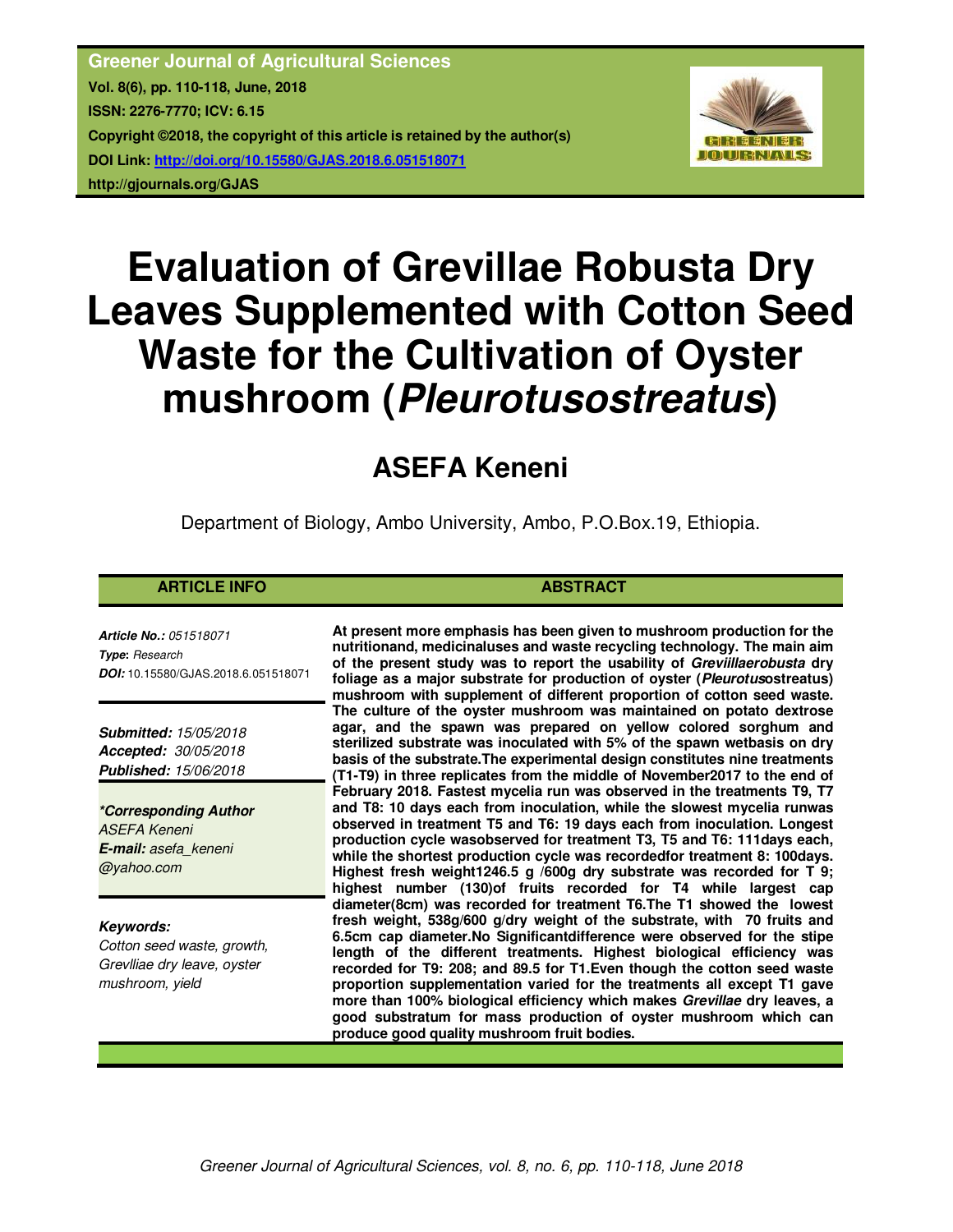#### **INTRODUCTION**

Mushrooms are basically fungi which have a flashy and spore bearing fruiting body growing in fields, forests; on manure heaps, on water channels, on hilly areas, on damp rotten log of wood trunks of trees, on decomposing organic matter, in damp soil rich in organic substances, mostly during and just after rainy season.They comprise a large heterogeneous group having various shapes, sizes and color, all quite different in character, appurtenance and edibility. Based on standard morphology the word "mushroom was mostly used to describe those fungi that have stem (stipe), a cap (pileus), and gills (lamellae)or the pores on the under sides of the cap. Only a fruiting body of the mushroom can be seen whereas the rest of the mushroom remains underground as mycelium (Chang and Miles 1992).

Mushroom has been recognized as alternative sources of good quality protein. They are capable of producing the highest quality of protein per unit area and time, from the worthless agro waste which are available in huge amount all-round the year and they, represents as one of greatest untapped resources of nutrition and palatable food of the future. The nutritional value of the edible mushroom can be compared with eggs, milk, and meat (Daba*et al*., 2008). And the mushroom contents of essential amino acids are high and close to the need of the human body. It is easily digestible and it has no cholesterol (Chang and Buswell, 1996).

Mushroom with protein content ranging from 3- 7% when fresh to 25-40% when dry can play an important role in enriching human diet when meat sources are limited. The mushroom protein content is almost equal to that of corn, milk, and legumes, although still lower than meat , fish and egg (Sparks,2006).Mushrooms are considered as a functional food, which can provide health benefits beyond the traditional nutrients they contain (Miles and Chang, 2004). Without doubt, edible mushroom in fresh, cooked or processed forms are nutritionally sound, tasteful food source for most people and can be a significant dietary component for vegetarians (Daba *et al*., 2008). From a number of cultivated mushrooms, oyster mushroom (*Pleurotusostreatus*) is the most preferred species due to its ability to utilize different organic waste due the presence of efficient enzymes such as cellulose, hemicelluloses, and lignin, for fast growth.

Several species of the genus *Pleurotus* have great commercial value in the global market of edible cultivated mushrooms, which reportedly grew from 2.13 million tons in 1996 to 3.43 million tons in 2007 (Okuda *et al*., 2009).Nutritional value of oyster mushroom is also appreciable. 3.5 oz. of oyster mushroomprovides 38 Calories and contain, 15%-25% of Protein, 2.2g of Fat, 6.5g of Carbohydrate, 2.8g of Fiber, and also contains Vitamin B1 (Thiamine) 0.56 mg, Vitamin B2 (Riboflavin) 0.55 mg, Vitamin B3 (Niacin) 12.2 mg, Phosphorus 140 mg, Calcium 28 mg, Iron 1.7 mg3. Comparatively it is high in fiber and low in carbohydrate and fat which make it more potential for both normal people and patients (Akyuz and Kirbag 2010; Daba *et al*., 2008).Oyster mushrooms are cultivated widely as their temperature requirement of 20-30°C prevails in most of the areas. From 1997 to 2010, *Pleurotus* spp. production increased from 876 t to 6,288 t (618%). China was responsible for most of the production increase and accounted for over 85% of the world's total output in 2010. (Royse, 2014 )

 Edible mushrooms are grown on waste materials from farms, plantations agro factories recycled to produce value-added mushrooms. Currently, millions of tons of agricultural wastes are discarded, burned and neglected thus reducing environmental pollution (Bhawnaand Thomas, 2003). These agro wastes can be used alone or in combination to create mushroom growing substrates (Chang, 1991 in an inexpensive way.<br>Grevillaerobusta (Proteaceae), commonly

*Grevillaerobusta* (Proteaceae), commonly known as "Silky Oak" is native to Australia (Richie*et al*., 1965; Cannon *et al*., 1973). *G. robusta* is popular among farmers in Kenya, due its fast growth, ability to tolerate heavy pollarding and pruning of branches and because it mixes well with other crops (Tyndall,1996;Muchin*et al*. 2002). The species has important uses including construction material, fuel wood, shade, fodder soil erosion control, and soil fertility improvement (FAO, 2001;Holding*et al*., 2005). So far, alkyl resorcinols, macrocyclic phenols and cinnamic acid derivatives have been reported to be constituents of this plant. In Ethiopia, *Grevillaerobusta*is a dominant tree planted as a road side shade throughout the country, in different institutions including the capital city, Addis Ababa. The use of this tree for the various purposes is not yet promoted for the scale it required. This article discusses about the usability of *Grevillaerobusta* dry leaves together with the different proportion of cotton seed waste for the cultivation of oyster (*Pleurotusostreatus*) mushroom.

#### **MATERIALS AND METHODS**

#### **Organism and culture conditions**

The fungal strain, *Pleurotusostreatus*(Oyster mushroom) was obtained from Mycology Laboratory, Department of Biology, Addis Ababa University, Ethiopia. The pure culture of *Pleurotusostreatus*was transferred on to Potato Dextrose Agar (PDA) on the Petri dishes and incubated at 25°C. The growth of the culture and presence of contamination were visually inspected at three days interval.

#### **Grain Spawn production**

The spawn (mushroom seed) of *Pleurotusostreatus*was produced on yellow colored sorghum grain, wheat bran and calcium sulfate (gypsum) in the ratio of 88:10:2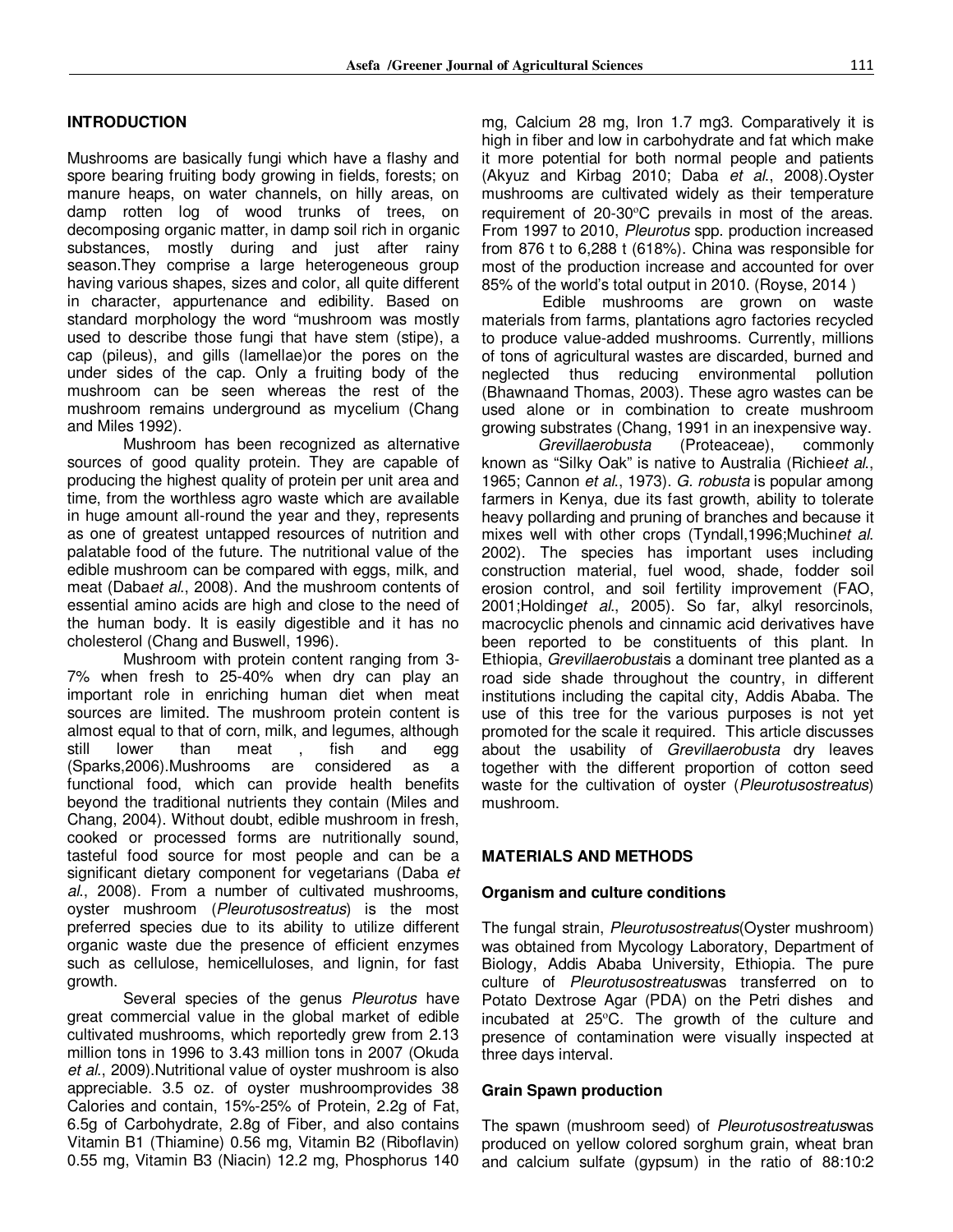respectively (Dawit, 1998). The required amount of sorghum grain was weighed and soaked over night in sufficient amount of water. The grains were washed and drained to remove the dead and floating seeds with excess of water. After removing the excess water from the grain, the required amount of wheat bran and gypsum (CaSO $_4$  2H<sub>2</sub>0) were added and transferred to 1000 ml glass bottles (75% level) leaving a head space over the grain and autoclaved at 121°C temperature for 45 minutes. After cooling, each bottle was inoculated with 20 agar blocks  $(1 \text{ cm } \times 1 \text{ cm})$  of 15day old mushroom culture from the Petri dish and incubated for

21 days at 28  $\pm$  2°C until the substrate were fully colonized and the mycelia invasion and contamination were inspected at five days interval.

#### **Treatments**

Nine treatments (T1–T9) comprising different proportions of *Grevillaerobusta* dry leaves, waste paper and cotton seed waste (600 g) with 1% lime stone (Calcium Carbonate) on dry weight basis were used as shown in Table 1.

| <b>Treatments</b> | <b>Grevillae</b> | <b>Cotton seed</b> | <b>Waste</b> | Total (g) |
|-------------------|------------------|--------------------|--------------|-----------|
|                   | dry leaves (g)   | waste (g)          | Paper(g)     |           |
|                   | 450              | 50                 | 100          | 600       |
| Т2                | 400              | 100                | 100          | 600       |
| T3                | 350              | 150                | 100          | 600       |
| Τ4                | 300              | 200                | 100          | 600       |
| T5                | 250              | 250                | 100          | 600       |
| Т6                | 200              | 300                | 100          | 600       |
| т7                | 150              | 350                | 100          | 600       |
| T8                | 100              | 400                | 100          | 600       |
| Τ9                | 50               | 450                | 100          | 600       |

**Table1: The composition of different treatments used in this study** 

#### **Preparation of the substrate**

The *Grevillae* dry leaves were socked in sufficient amount of water over night. On the next day excess water was squeezed from the leaves. The waste paper was cut into small pieces approximately (3–5 cm), weighed and soaked in sufficient amount of water immediately before use. Excess water present in the substrates was drained thoroughly and mixed with required amount of wheat bran and one percentof calcium carbonate and filled in sterilizable yellow color polyethylene bags (Kurtupestal). The substrates were autoclaved at 15Psi pressure at 121ºC temperatures for 1hour. After sterilization the substrates were transferred to transparent polyethylene cultivation bags for easy supervision of the growth of the mycelia and presence of contamination. Each substrate (600 g) with 70% moisture was mixed with 10% spawn (dry weight/wet weight basis) and the inoculated polythene bags were then tightly tied with string made from polyester/cotton cloth. Pin holes were made through the bags (1/100 cm2) for drainage and aeration. It was kept in a spawn running room at room temperature.After primordial formation, the bags were transferred to mushroom house under normal environmental conditions and relative humidity (the room maintained at 85– 90%),irrigated using tap water every morning and evening with optimum ventilation. The mushrooms were manually harvested at maturity which was indicated by up ward curving of the edges of the cap. Biological efficiency was calculated and defined as the ratio of weight (g) of fresh mushrooms harvested to dry weight (g) of the substrate (Chang *et al.,* 1981)

Biological Efficiency = Weight of fresh fruiting bodies (g)  $\times$  100

Weight of dry substrate (g)

#### **Data analysis**

The data were analyzed by comparing the mean weights and percent biological efficiency through one way ANOVA. The data groups were analyzed using Statistical Package for Social Sciences (SPSS) for windows version 20. Treatment mean were compared using LSD.

#### **RESULTS AND DISCUSSION**

#### **Mycelia colonization of the substrate**

The production bags that received different substrates<br>mixture showed significantly different mycelia significantly different mycelia colonization rate ( $p \le 0.05$ ). Treatment 9,8 and 7 showed relatively short period (10 days) for mycelia colonization than treatments 5 and 6 which took 19 days (Table.2). Sharma *et al*., (2016) reportedcomplete of mycelia colonization from 22.40-26.00 days.The time required for first primordial formation in the different treatment showed no significant variation( $p \ge 0.05$ ) (Table 2). In this study, the pin head formation after complete mycelia colonization took longer time than the duration reported by Sharma *et al*., (2016)that is 6 days in fastest and 8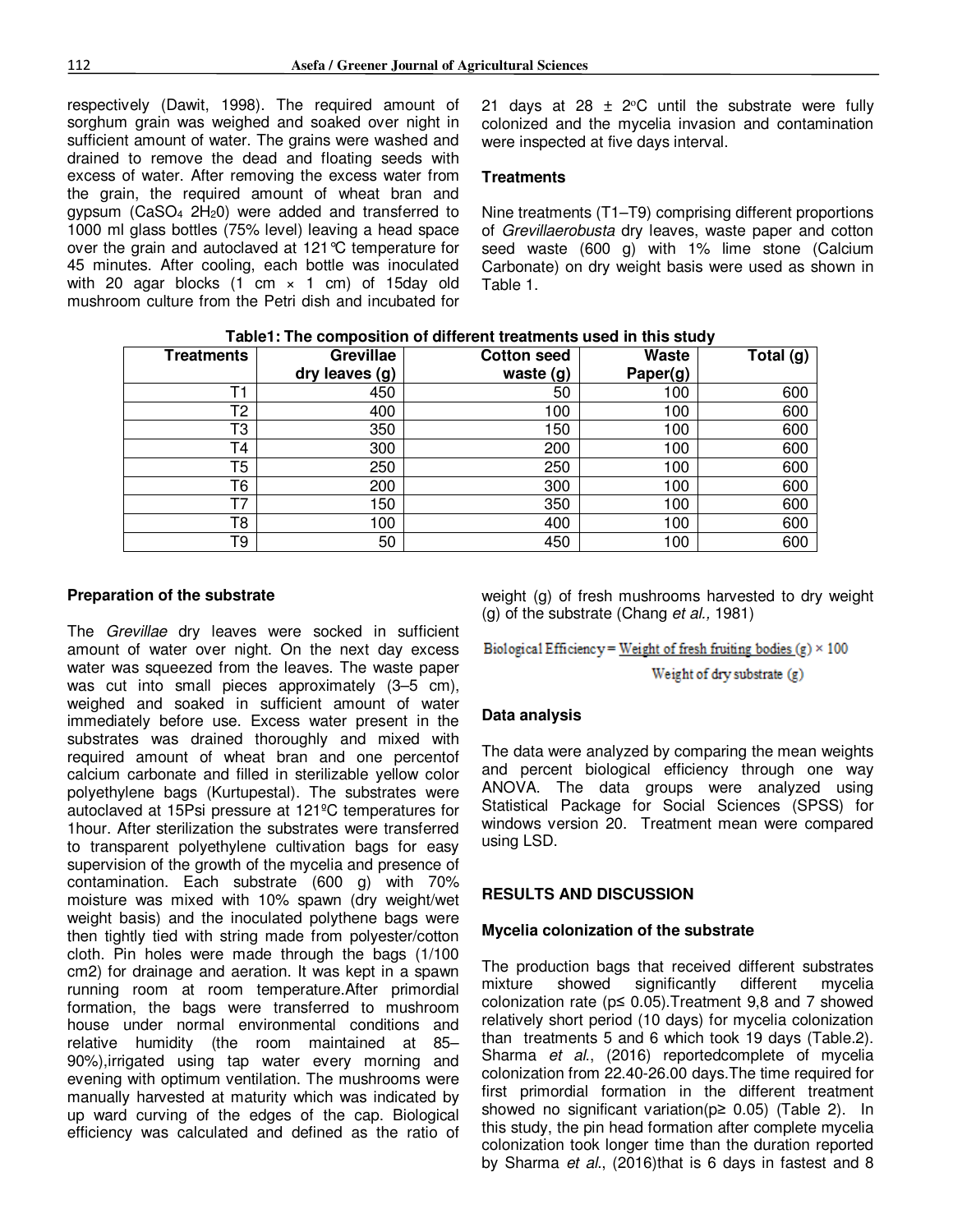days in slowest treatments.Kumari and Achal (2008) stated that colonization of the substrate was completed within 20 days of inoculation. Quimio*et al.* (1999) reported that good harvest of *P. ostreatus*was 3-4 weeks after incubation. Shah *et al.* (2004) reported that primordial formation of *P. ostreatus*appears 27-34 days of inoculation which is longer than the results of this study.The total days required for complete production cycle of the oyster mushroom using *Grevillae* dry leaves as major substrate showed significant (p≤ 0.05) differences. Zinabu*et al*., (2015) reported that sugarcane bagasse supported the fast mycelial growth during cultivation of*Pleurotus* species. In general, fastest mycelia run and shortest time taken for complete colonization of the substrate, the different mixes of the substrates satisfy the required amount of assimilable nutrients for the mycelia growth.

Treatment 8 relatively took shorter total days for complete production while treatment 3, 5, 6, took more days for completing the production cycle.

| <b>Treatment</b> | Complete mycelia<br>colonization | <b>First primordial formation</b><br>after colonization | <b>Completion of</b><br>production(days) |
|------------------|----------------------------------|---------------------------------------------------------|------------------------------------------|
|                  |                                  |                                                         |                                          |
|                  |                                  |                                                         |                                          |
| T1               | 16 <sup>b</sup>                  | 7 <sup>a</sup>                                          | 110                                      |
| T <sub>2</sub>   | 16 <sup>b</sup>                  | 7 <sup>a</sup>                                          | 104                                      |
| T3               | 16 <sup>b</sup>                  | 7 <sup>a</sup>                                          | 111                                      |
| T <sub>4</sub>   | 16 <sup>b</sup>                  | 7 <sup>a</sup>                                          | 110                                      |
| T5               | 19 <sup>c</sup>                  | 8 <sup>a</sup>                                          | 111                                      |
| T <sub>6</sub>   | 19 <sup>c</sup>                  | 8 <sup>a</sup>                                          | 111                                      |
| T7               | 10a                              | 6 <sup>a</sup>                                          | 110                                      |
| T <sub>8</sub>   | 10 <sup>a</sup>                  | 6 <sup>a</sup>                                          | 100                                      |
| T9               | 10 <sup>a</sup>                  | 6 <sup>a</sup>                                          | 106                                      |

#### **Table2: Duration of the different phases of growth of the mushroom**

#### **Yield (fresh weight) of mushroom in different harvesting cycle**

The yields of mushroom biomass during the first harvest showed significant (p≤ 0.05)variationin in the different treatments. During this harvest treatment 9 with less amount of *Grevillae* dry leaves gave the highest yield(570g) and treatment 1 gave the lowest yield (275g)(Table 3). All the remaining treatments showed fresh weight of mushroom between the highest and

lowest.During the second cycle harvest, treatments 7,8 and 9 showed high rate of biomass,346,310and 320g respectively. The biomass harvested declined progressively from the third to the fifth harvest invariably with all treatments. However, relatively good harvest was observed with treatments 4,8 and 9.This observation is in line with reports of Asefa and Lakew (2016) and Sharma*et al*., (2016) that highest biomass was found in the first flush than the rest of the harvest.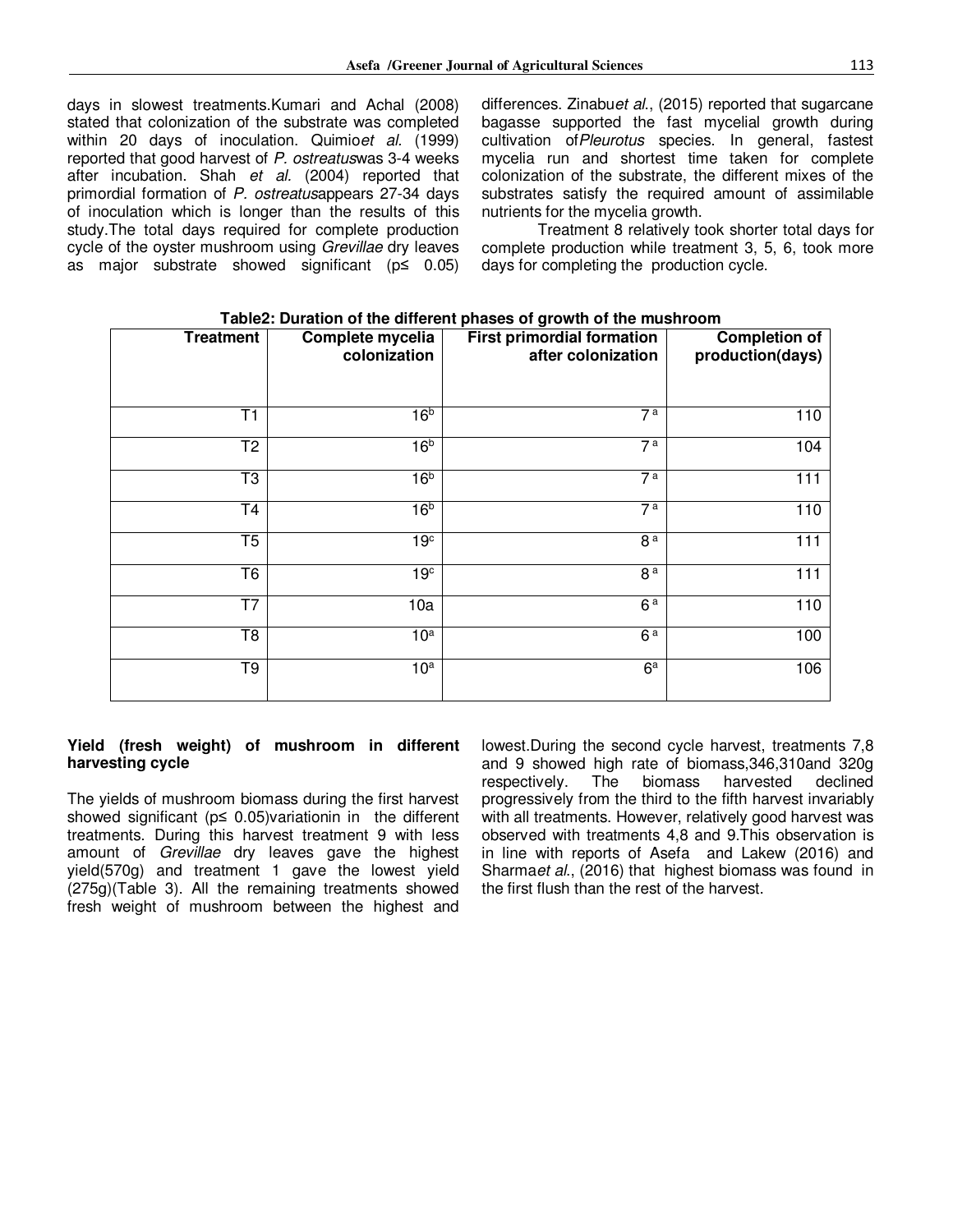| <b>Treatments</b> | 1 <sup>st</sup> flush | $2nd$ Flush      | 3rd flush        | $4th$ flush      | 5 <sup>th</sup> flux |
|-------------------|-----------------------|------------------|------------------|------------------|----------------------|
| T1                | $275^{\mathrm{i}}$    | 140 <sup>h</sup> | 73 <sup>h</sup>  | 50 <sup>6</sup>  |                      |
| T <sub>2</sub>    | 350 <sup>9</sup>      | $207^{f}$        | 190 <sup>a</sup> | 84 <sup>e</sup>  | 88 <sup>b</sup>      |
| T3                | 300 <sup>h</sup>      | 238 <sup>e</sup> | 109 <sup>g</sup> | 94 <sup>d</sup>  | 73c                  |
| T <sub>4</sub>    | 415 <sup>e</sup>      | 278 <sup>d</sup> | 174 <sup>b</sup> | 125 <sup>b</sup> | 105 <sup>a</sup>     |
| T <sub>5</sub>    | 440 <sup>d</sup>      | $213^{f}$        | $117^{f}$        | 105 <sup>c</sup> | 60 <sup>d</sup>      |
| T6                | 400 <sup>f</sup>      | 210 <sup>6</sup> | 151 <sup>d</sup> | 130 <sup>b</sup> | 88 <sup>b</sup>      |
| T7                | $500^{6}$             | 346a             | 140 <sup>e</sup> | 108 <sup>c</sup> | 75 <sup>c</sup>      |
| T8                | 450 <sup>c</sup>      | 310 <sup>c</sup> | 165 <sup>c</sup> | 145 <sup>a</sup> | 75 <sup>c</sup>      |
| T9                | 570 <sup>a</sup>      | 320 <sup>b</sup> | 178 <sup>b</sup> | 107 <sup>c</sup> | 73 <sup>c</sup>      |

| Table 3: Yield (fresh weight) of mushroom in different harvesting cycle |
|-------------------------------------------------------------------------|
|-------------------------------------------------------------------------|

Relatively shorter pinning to maturation were observed on treatments 8,7, and 9. While more days form pinning to maturation were taken for the treatments of 5 and 6 (Table 4). In all rest of harvesting cycle (2-5) there were no significant ((p≥ 0.05) variation on the days taken from pinning to maturation. According to Mekonnen and Semira, (2014) oyster mushroom grown on cotton hull substrates took 4 and 7 days for first and second harvesting time respectively than the saw dust substrate. The combination of substrate with less amount cotton seed waste showed shortest mean periods from pinning to maturation from first to fourth flushing in the order 10, 9, 8, and 7days respectively as compared to other treatments. Similarly short pinning to maturation period

of 4 days was reported by Gume*et al*.(2013) for oyster mushroom grown on sawdust and coffee waste.

The average number of fruits of the treatments bags that received different substrate mix showed significant differences (p≤ 0.05).Treatment 4 and 7 showed the highest number (average) of fruits 130 each while treatment 1 gave the lower number of fruits 70 (Fig 1). And the rest of the treatments gave number of fruits between the highest and the lowest. The result recorded in this study was in line with Sharma et al. (2016)) who indicated that the number of fruit bodies produced in the first harvest was higher than the subsequent flushes.

| <b>Treatments</b>                 | 1 <sup>st</sup> flush | $2nd$ Flush    | $3rd$ flush | 4 <sup>th</sup> flush | 5 <sup>th</sup> flush |
|-----------------------------------|-----------------------|----------------|-------------|-----------------------|-----------------------|
| $\overline{\mathsf{T1}}$          | 8                     | 7              | 7           |                       |                       |
| $\overline{\text{T2}}$            | 8                     | 7              | 7           | $\overline{7}$        | 6                     |
| T <sub>3</sub>                    | 8                     | $\overline{7}$ | 7           | $\overline{7}$        | 6                     |
| T <sub>4</sub>                    | 8                     | 7              | 7           |                       | 6                     |
| $\overline{\mathsf{T}}\mathsf{5}$ | 9                     | 8              | 7           | 7                     | 6                     |
| T <sub>6</sub>                    | 9                     | 8              | 7           | 7                     | 6                     |
| T7                                | 7                     | 6              | 6           | 6                     | 6                     |
| $\overline{18}$                   | 7                     | 6              | 6           | 6                     | 6                     |
| $\overline{T}9$                   | 7                     | 6              | 6           | 6                     | 6                     |

**Table 4:Duration from pinning to maturation(days)during harvesting cycle** 

The average number of aborts of the treatments bags that received different substrate mix showed significant

variations (p≤ 0.05).The treatment 4 and 9 showed lower number of aborts 60 each, while treatment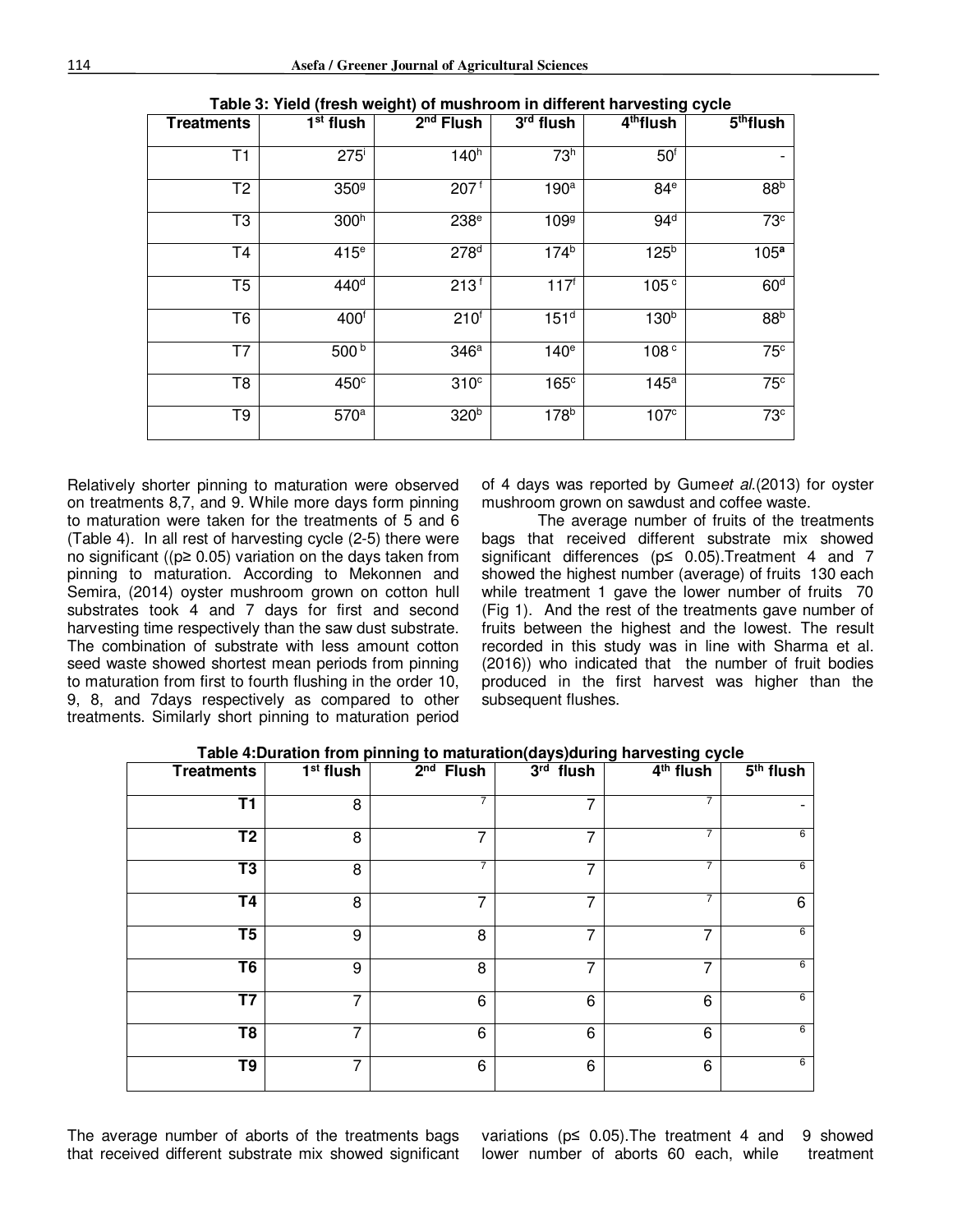8showed highest number of aborts 91. And the rest of the treatments showed number of aborts between the highest and lowest(Fig 1).

Average number of bunches in the various treatment mix showed significantvariations (p≤ 0.05) The treatments 9 (15), 6 ( 14) and 4 (14) showed relatively higher number of bunches while treatment 1 (7) had fewer number of bunches(Fig 1).The average cap diameter with treatment 6 was greater than treatment 1 (Fig 2).This observation was in line with, the observation of Sharma *etal.,* 2016)., who indicated that, the size of fruiting bodies was higher in case ofrice straw than in all other substrates.

Stipe length: the average stipe length of the treatments bags that received different substrate mix showed significantly different (p≤ 0.05).treatment 3, 8, 5 and 9 gave (relatively shorter stipe length which were ranged from 2.6-2.8 cm while, treatment 1, 2, and 7 gave relatively longer stripe length3.5 cm each. And treatment 4 and 6showed intermediate stipe length between the longer and shorter length 3.0 each (Fig 2).



**Fig 1: Number of aborts, bunches and fruits** 



**Fig 2:Cap diameter and stipe length of the different treatments** 

#### **Total biomass and biological efficiency**

The highest total biomass was recorded on treatment 9( 1246.5g fresh weight /600g of the dry substrate)while the lowest biomass was recorded on treatment 1, (538 g of fresh mushroom /600 g of dry substrate)(Fig 3). The highest biological efficiency was also recorded from treatment 9, (208)and the lowest from treatment 1(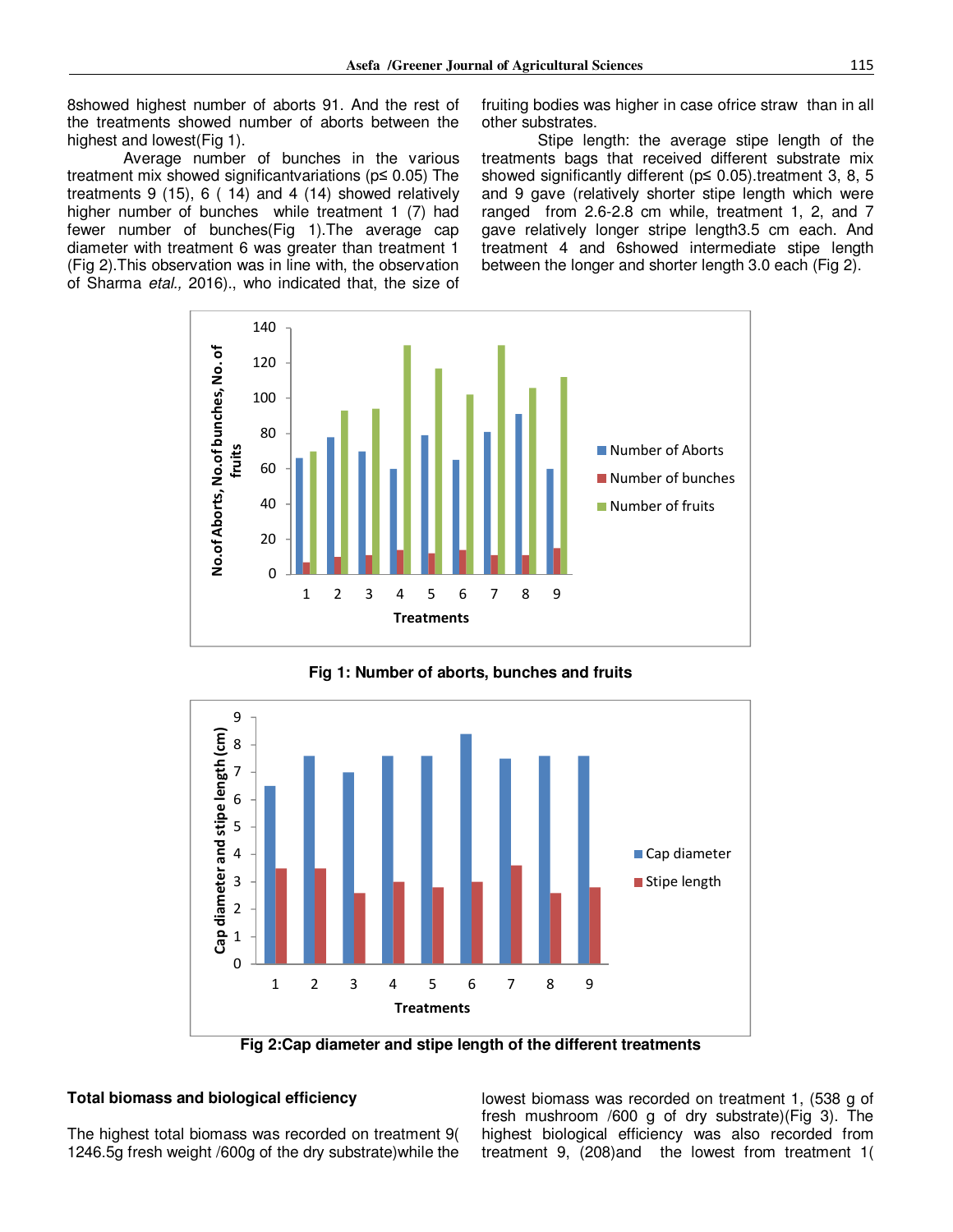89.5%)(Fig 4). Zinabu*et al*., (2015) reported high values of biological efficiency for *Pleurotusostreatus* grown on Sugarcane bagasse (70.5%) and *Pleurotusostreatus* alone  $(68.9%)$  followed by *Pleurotusflorida* grown on sugarcane bagasse (67.6%).Patra and Pani (1995) reported biological efficiency (50-75%) of *Pleurotus* species grown on agroindustrial residues, namely; corncobs, various grasses and reed stems, vine shoots, cottonseed hulls and sugarcane bagasse. In another report Sharma *et al*., (2016) observed thehighest yield (381.85gm) and

biological efficiency (95.46%) using rice straw , wheat straw, paper and sugarcane bagasse while lowest yield 247.87g and biological efficiency 61.96 % was obtained from sawdust.Royse *et al*(2004)stated that, yields for cottonseed hull/wheat straw substrate were three fold higher than treatments containing switch grass. The present study results are in agreement with their observation that as the proportion of cotton seed waste increased in the substratum the total biomass yield and biological efficiency also increased.



**Fig 3:Totalbiomass of the different treatments** 



**Fig 4: The Biological efficiency of the different treatments**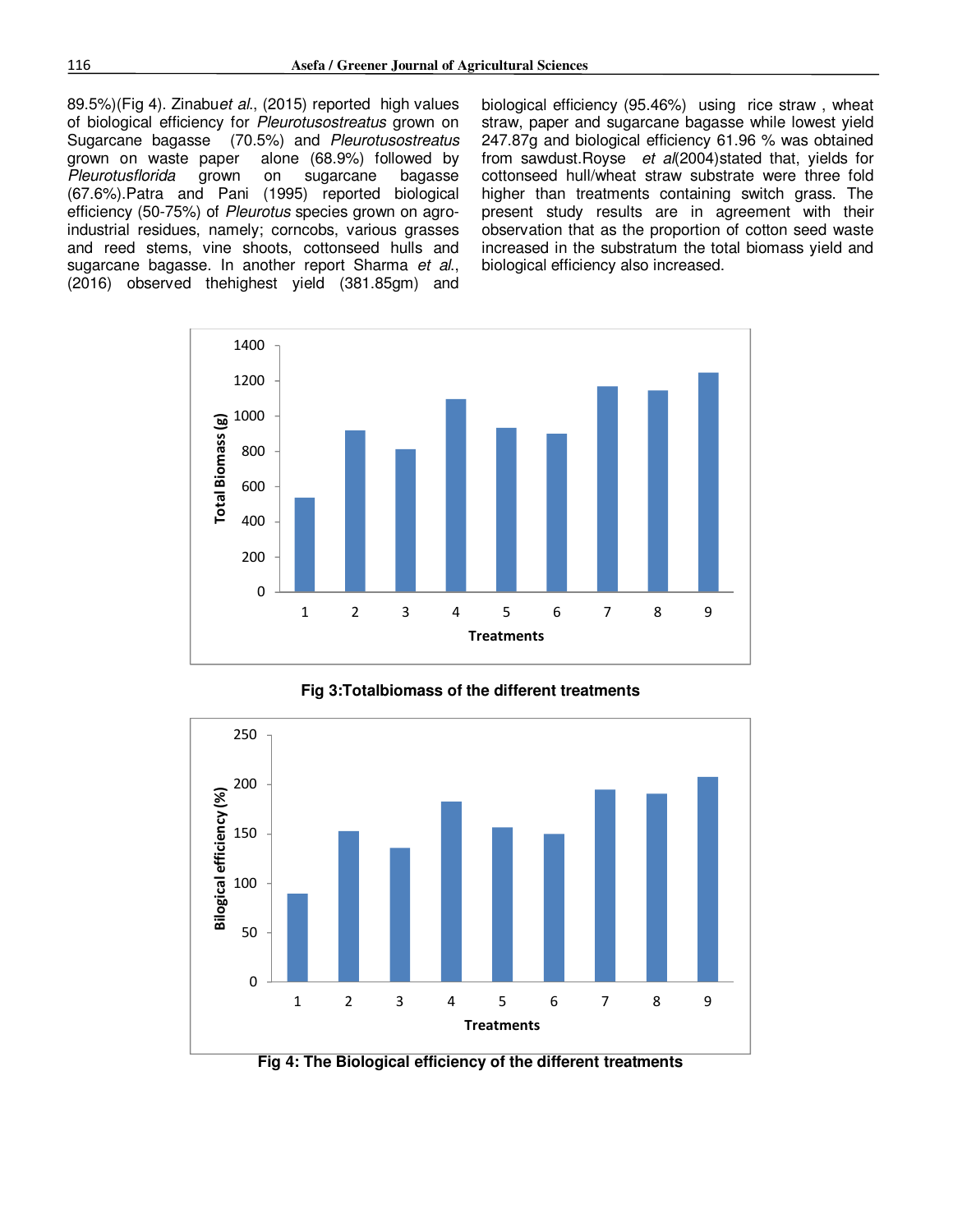

**Fig 5: A)** *Grevillaerobusta***B)** *Grevillae* **dry leaves, C) cotton seed D) waste paper: E)oyster mushroom culture on dextrose agar medium, F) spawn prepared on yellow colored sorghum grain ready to use, G) Fully colonized substrate in the production bag, H) Primordial formed on the production bag, I) Mature fruit bodies of oyster mushroom** 

#### **CONCLUSION**

Mushroom production technology has been considered as appropriate technology for satisfying nutritional needs and medicinal requirements and for the sustainability of the environment through recycling of organic waste which otherwise negatively affect the environment. Large bodies of information have been available on the usability of different agricultural and agro processing by products for the cultivation of mushrooms. But very few reports were available on processing dry foliage for the production of mushroom. In this study the usability of *Grevillaerobusta* dry leaves along with cotton seed waste , and waste paper were used as substratum at different proportions. The total yield of the mushroom biomass, as well as the biological efficiency showed significant difference between the treatments. However, it is evident that *Grevillaerobustae* dry leaves can be utilized as a mushroom substratum along with other agricultural by-products for production of mushrooms.

#### **REFERENCES**

- Akyuz M and Kirbag S (2010) Nutritive value of wild edible and cultured mushrooms. Turk J Biol 34: 97–102
- AsefaKeneni andLakewWondimu (2016 )Growth and Yield of Oyster Mushroom (Pleurotusostreatus) on Substrate Composed of Maize (Zea mays L.) Stem and Cotton (Gossypiumspp) Seed Waste.Journal of Natural Sciences ResearchVol.6, No.338: 301-306
- Bhawna AK and Thomas GV ( 200). Biologicalefficiency of different Pleurotus sp. on the leaf stalkbiomass from coconut palms. Mushroom Res., 12(2): 97- 100
- Chang ST and Buswell J (1996). Mushroom Nutriceuticals .*World J. Microbe Biotech*. 12: 473- 476.
- Chang ST and Miles PG(1992). Mushroom Biology: A new discipline. *Mycologists* .6: 64-65.
- Chang ST, Lau OW and Cho KY (1981) The cultivation and nutritive value of *Pleurotussojarcaju.*